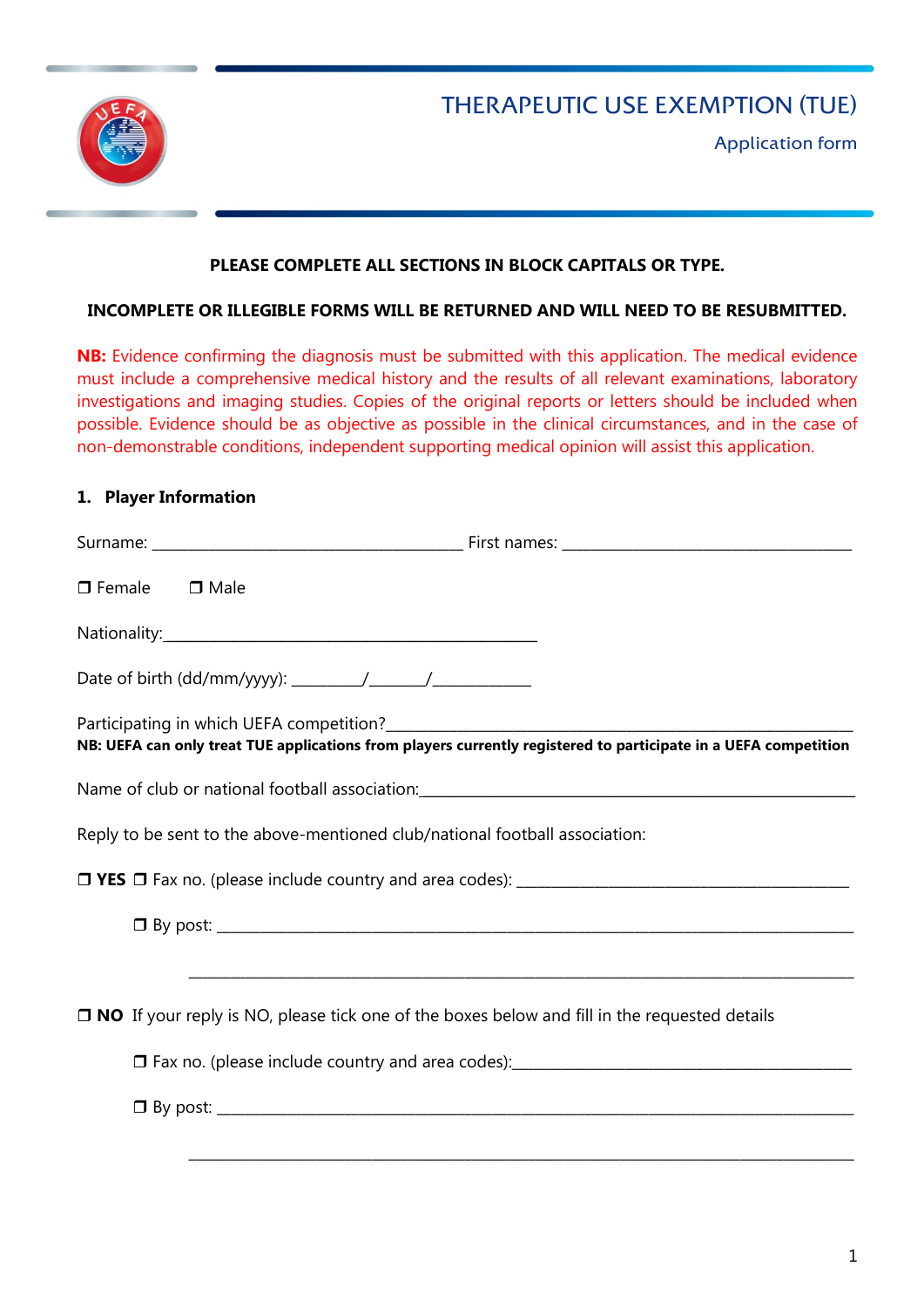## THERAPEUTIC USE EXEMPTION (TUE)



Application form

## **2. Medical information**

Diagnosis with sufficient medical information: \_\_\_\_\_\_\_\_\_\_\_\_\_\_\_\_\_\_\_\_\_\_\_\_\_\_\_\_\_\_\_\_\_\_\_\_\_\_\_\_\_\_\_\_\_\_\_\_\_\_\_\_\_\_\_\_\_\_\_\_\_

If a permitted medication can be used to treat the medical condition, provide clinical justification for the requested use of the prohibited medication: \_\_\_\_\_\_\_\_\_\_\_\_\_\_\_\_\_\_\_\_\_\_\_\_\_\_\_\_\_\_\_\_

 $\_$  , and the set of the set of the set of the set of the set of the set of the set of the set of the set of the set of the set of the set of the set of the set of the set of the set of the set of the set of the set of th

\_\_\_\_\_\_\_\_\_\_\_\_\_\_\_\_\_\_\_\_\_\_\_\_\_\_\_\_\_\_\_\_\_\_\_\_\_\_\_\_\_\_\_\_\_\_\_\_\_\_\_\_\_\_\_\_\_\_\_\_\_\_\_\_\_\_\_\_\_\_\_\_\_\_\_\_\_\_\_\_\_\_\_\_\_\_\_\_\_\_\_\_\_\_\_\_\_\_\_\_\_\_\_\_\_\_\_\_\_\_

\_\_\_\_\_\_\_\_\_\_\_\_\_\_\_\_\_\_\_\_\_\_\_\_\_\_\_\_\_\_\_\_\_\_\_\_\_\_\_\_\_\_\_\_\_\_\_\_\_\_\_\_\_\_\_\_\_\_\_\_\_\_\_\_\_\_\_\_\_\_\_\_\_\_\_\_\_\_\_\_\_\_\_\_\_\_\_\_\_\_\_\_\_\_\_\_\_\_\_\_\_\_\_\_\_\_\_\_\_\_

\_\_\_\_\_\_\_\_\_\_\_\_\_\_\_\_\_\_\_\_\_\_\_\_\_\_\_\_\_\_\_\_\_\_\_\_\_\_\_\_\_\_\_\_\_\_\_\_\_\_\_\_\_\_\_\_\_\_\_\_\_\_\_\_\_\_\_\_\_\_\_\_\_\_\_\_\_\_\_\_\_\_\_\_\_\_\_\_\_\_\_\_\_\_\_\_\_\_\_\_\_\_\_\_\_\_\_\_\_\_

#### **3. Medication details**

| Generic name of<br>prohibited substance(s) | <b>Dose</b> | <b>Route of</b><br>administration | <b>Frequency of</b><br>administration |
|--------------------------------------------|-------------|-----------------------------------|---------------------------------------|
|                                            |             |                                   |                                       |
| 2.                                         |             |                                   |                                       |
| 3.                                         |             |                                   |                                       |

Intended duration of treatment (please tick appropriate box):

- **O** Once only
- Duration (days/weeks/months): \_\_\_\_\_\_\_\_\_\_\_\_\_\_\_\_\_\_\_\_\_\_\_\_\_\_\_\_\_\_\_\_\_\_\_\_\_\_\_\_\_\_\_\_\_\_\_\_\_\_\_\_\_\_\_\_\_\_\_\_\_\_\_\_\_\_\_\_\_\_\_\_

#### **4. Retroactive applications**

Is this a retroactive application?  $\Box$  Yes  $\Box$  No

If yes, on what date was treatment started? (dd/mm/yyyy): \_\_\_\_\_\_\_\_\_\_\_\_\_\_\_\_\_\_\_\_\_\_

Please indicate the reason for the retroactive application:

 $\Box$  Emergency treatment or treatment of an acute medical condition was necessary

 $\Box$  Due to other exceptional circumstances, there was insufficient time or opportunity to submit an application prior to sample collection

\_\_\_\_\_\_\_\_\_\_\_\_\_\_\_\_\_\_\_\_\_\_\_\_\_\_\_\_\_\_\_\_\_\_\_\_\_\_\_\_\_\_\_\_\_\_\_\_\_\_\_\_\_\_\_\_\_\_\_\_\_\_\_\_\_\_\_\_\_\_\_\_\_\_\_\_\_\_\_\_\_\_\_\_\_\_\_\_\_\_\_\_\_\_\_\_\_\_\_\_\_\_\_\_\_\_\_\_\_

\_\_\_\_\_\_\_\_\_\_\_\_\_\_\_\_\_\_\_\_\_\_\_\_\_\_\_\_\_\_\_\_\_\_\_\_\_\_\_\_\_\_\_\_\_\_\_\_\_\_\_\_\_\_\_\_\_\_\_\_\_\_\_\_\_\_\_\_\_\_\_\_\_\_\_\_\_\_\_\_\_\_\_\_\_\_\_\_\_\_\_\_\_\_\_\_\_\_\_\_\_\_\_\_\_\_\_\_\_

 $\Box$  Other: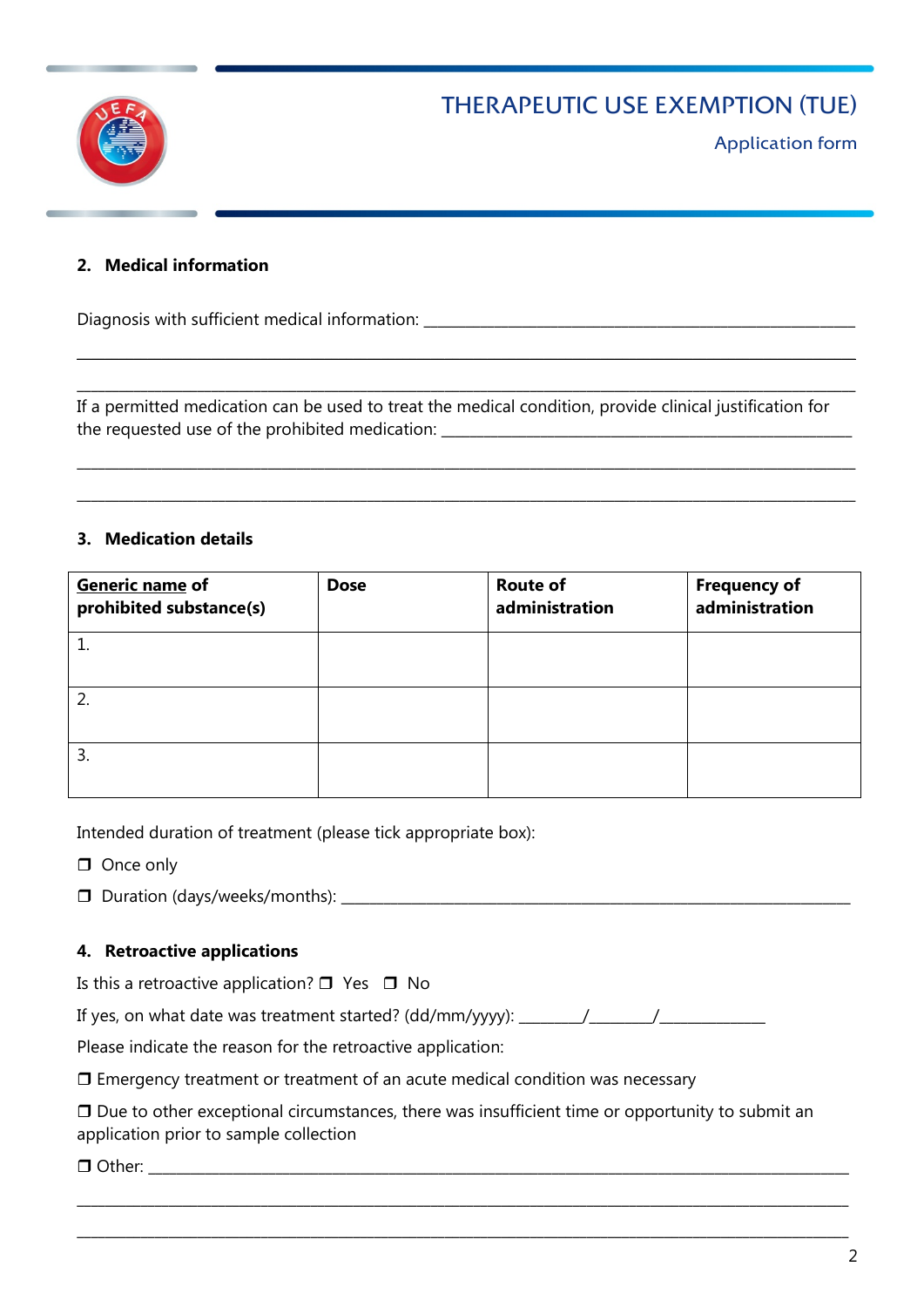# THERAPEUTIC USE EXEMPTION (TUE)



## **5. Previous applications**

|           |                                            | Have you made a TUE application before? $\Box$ Yes $\Box$ No                     |  |  |  |
|-----------|--------------------------------------------|----------------------------------------------------------------------------------|--|--|--|
|           |                                            |                                                                                  |  |  |  |
|           |                                            |                                                                                  |  |  |  |
|           |                                            | □ To an anti-doping organisation? Please specify: _________                      |  |  |  |
|           | $\Box$ To my national football association |                                                                                  |  |  |  |
| Decision: |                                            | Approved $\Box$ Not approved $\Box$ (if approved, please attach previous TUE(s)) |  |  |  |

## **6. Medical practitioner's declaration**

**I certify that the above-mentioned treatment is medically appropriate and that the use of alternative medication not on the prohibited list would be unsatisfactory for this condition.**

| (Please include country and area codes) |       |  |
|-----------------------------------------|-------|--|
|                                         |       |  |
| Signature of medical practitioner:      | Date: |  |